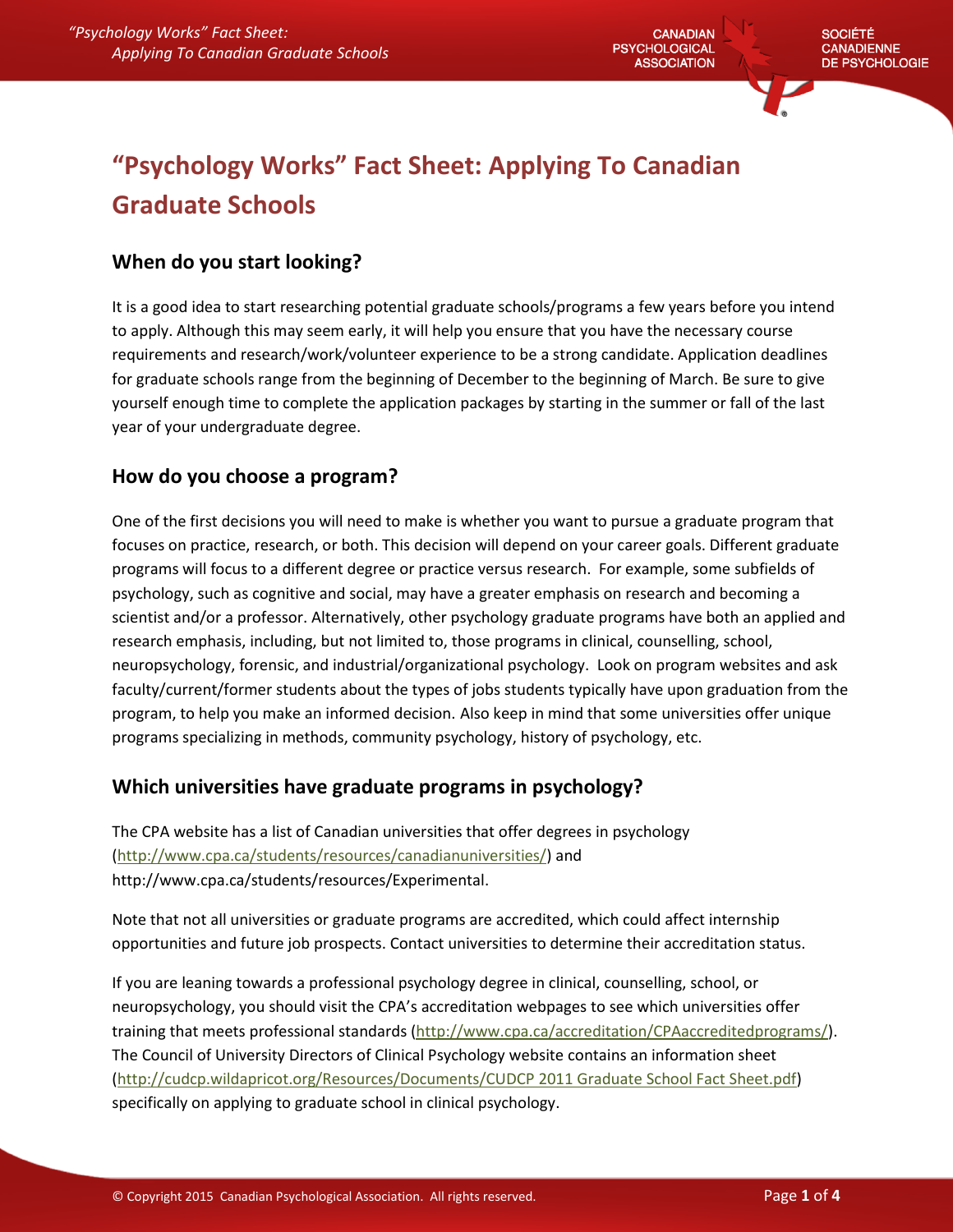#### **What makes you a strong applicant?**

University admission requirements vary. By starting your search in the  $1<sup>st</sup>$  or  $2<sup>nd</sup>$  year of vour undergraduate degree, you can shape your experiences to be certain you have the necessary prerequisites for the graduate programs to which you intend to apply. Looking at the admission requirements will help you determine whether your degree, undergraduate coursework, and scores on standardized tests (if applicable) meet their standards. Statistics are usually available online to let you know how competitive the admission process is and the likelihood that you will be considered a strong applicant.

Most graduate psychology programs require applicants to have strong marks (typically above 80%), particularly in their psychology courses and often in research methods or statistics. Another common requirement is to have completed an undergraduate honour's thesis and to have additional research experience (volunteer or work). Some universities also require the Graduate Record Examination (GRE) or other standardized tests (e.g., the Test of English as a Foreign Language [TOEFL] for Francophone students applying to Anglophone universities). Taking these tests takes preparation, and you must plan ahead in case you need to re-take the test and to ensure that the results are available before graduate school application deadlines. Finally, many graduate programs require reference letters. Be sure to ask people who know you and your experiences well (e.g., research advisor, professor who taught you an upper year course), as reference letters are very important in the decision process.

#### **How long is graduate school?**

Some graduate programs end with a Master's degree (Master of Arts - M.A.; Master of Science - M.Sc.; or Master of Education – M.Ed.), while others continue on to a Doctoral degree (Doctor of Philosophy – Ph.D.; Doctor of Psychology – Psy.D.; or Doctor of Education – Ed.D.). At a minimum, a Master's takes 1-2 years, whereas a Doctorate takes an additional 3-5 years to complete. Combined Master's and Ph.D. programs also exist at some universities. Career aspirations, finances, family situation, and time commitment will influence the type of program you pursue and the length of time it takes.

#### **What are the program requirements?**

Graduate programs differ in the type of courses they offer, how many they require you to take, and how much time they expect you to dedicate to them. Opportunities provided for research, practicum placements, teaching, and mandatory internships also differ across graduate schools. Check the requirements for potential programs on their websites to ensure they match your career plans.

#### **How do you pick an academic advisor?**

The most significant relationship you will develop during your graduate studies is the one between you and your faculty supervisor. Finding and connecting with a professor that has similar research interests as you not only increases your chances of being accepted to that university, it also ensures that the time you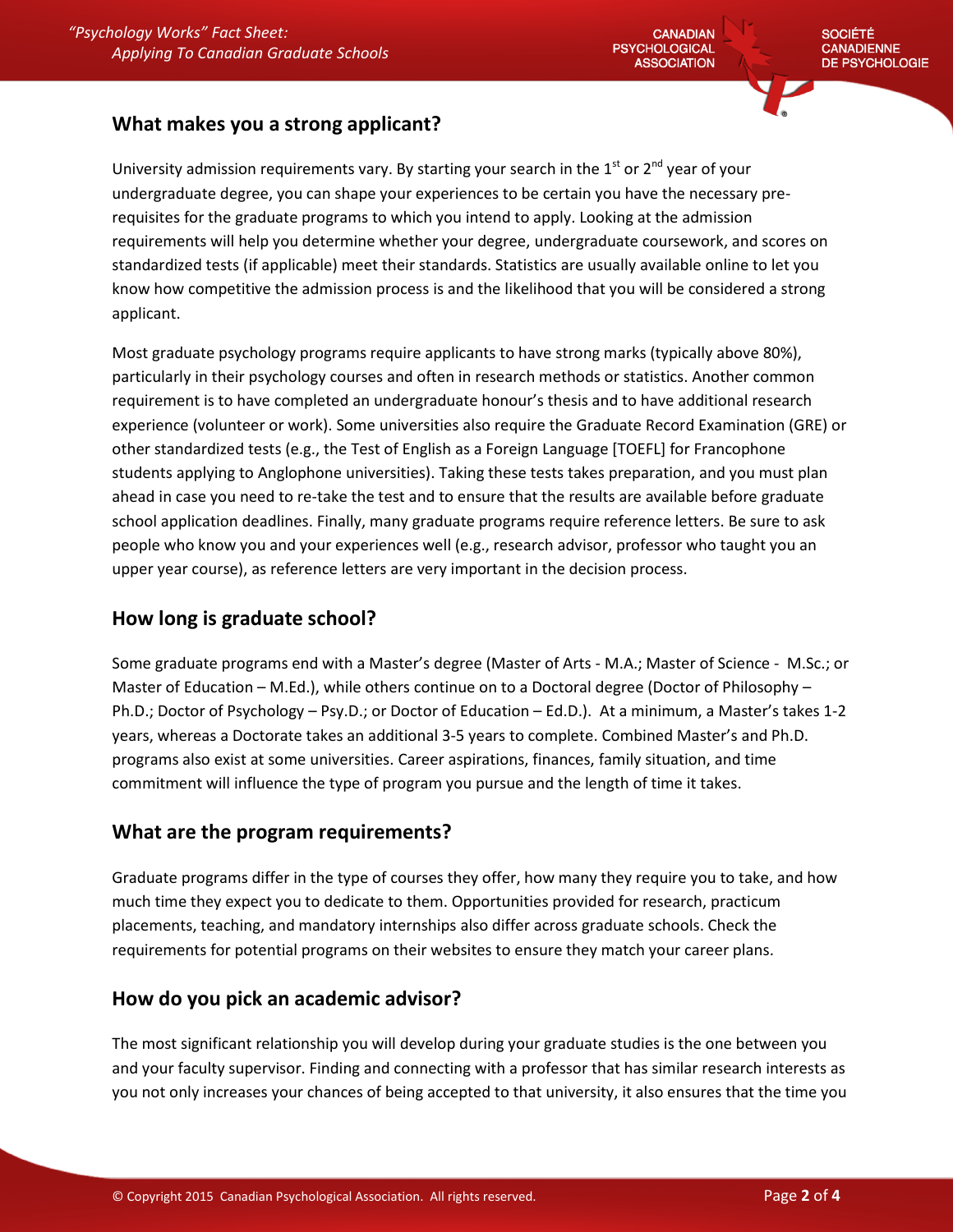spend in graduate school will be worthwhile and satisfying. University departmental webpages tend to provide lists of their faculty members, along with their bios, research interests, and contact information, including how to get in touch with their current graduate students. Researching and contacting possible faculty advisors to ask whether they are accepting graduate students in the upcoming year is a vital part of picking the right graduate school.

Some universities place most of the acceptance decision on the faculty member's willingness to take on the student. Start early to make contact with possible supervisors at universities you think you might want to attend. From your first contact (likely by email), make sure you familiarize yourself with their work and come up with potential avenues of research that you would be interested in investigating. Remember, you are starting an important relationship; be polite and patient in waiting for a response.

#### **How do you pay for graduate school?**

Post-secondary education can be expensive, with tuition fees varying considerably depending on the graduate school. Graduate schools will usually report approximately how much you should expect to pay in tuition and additional fees per semester on their websites, as well as whether any internal scholarships, teaching assistantships, and research assistantships are possible. Applying to private, provincial and federal scholarships/grants can also help pay for your studies and cost of living as a graduate student. View the OGS (https://osap.gov.on.ca/OSAPPortal/en/A-ZListofAid/PRD19842319.html), SSHRC (http://www.sshrc-crsh.gc.ca/), NSERC (http://www.nserc-crsng.gc.ca/) and CIHR (http://www.cihr-irsc.gc.ca/) websites as a starting point for more information on provincial and federal scholarships. For up-to-date information about Master's level funding, visit [http://www.nserc-crsng.gc.ca/Students-](http://www.nserc-crsng.gc.ca/Students-Etudiants/CGSHarmonization-HarmonizationBESC_eng.asp)[Etudiants/CGSHarmonization-HarmonizationBESC\\_eng.asp.](http://www.nserc-crsng.gc.ca/Students-Etudiants/CGSHarmonization-HarmonizationBESC_eng.asp) If you want funding for your first year of graduate school, you need to submit the application the year before you intend to start (the year you are applying). Applications are typically due early in the fall semester (October/November).

#### **A final note**

When choosing the number of schools to which to apply, find a balance between quantity and quality in order to increase your chances of being accepted. Also be sure to get the advice of current graduate students. Good luck!

#### **Where can you find more information?**

- Visit the Student Section of CPA's website ([www.cpa.ca/students\)](http://www.cpa.ca/students), especially its Resource page, which contains a presentation from the 2013 CPA Convention on applying to graduate school and some references [\(http://www.cpa.ca/students/resources/\)](http://www.cpa.ca/students/resources/).
- View the CCPPP website [\(http://www.ccppp.ca/index.php/en\)](http://www.ccppp.ca/index.php/en) for information on applying to graduate and internship programs.
- APA's website: [\(http://www.apa.org/education/grad/index.aspx\)](http://www.apa.org/education/grad/index.aspx)